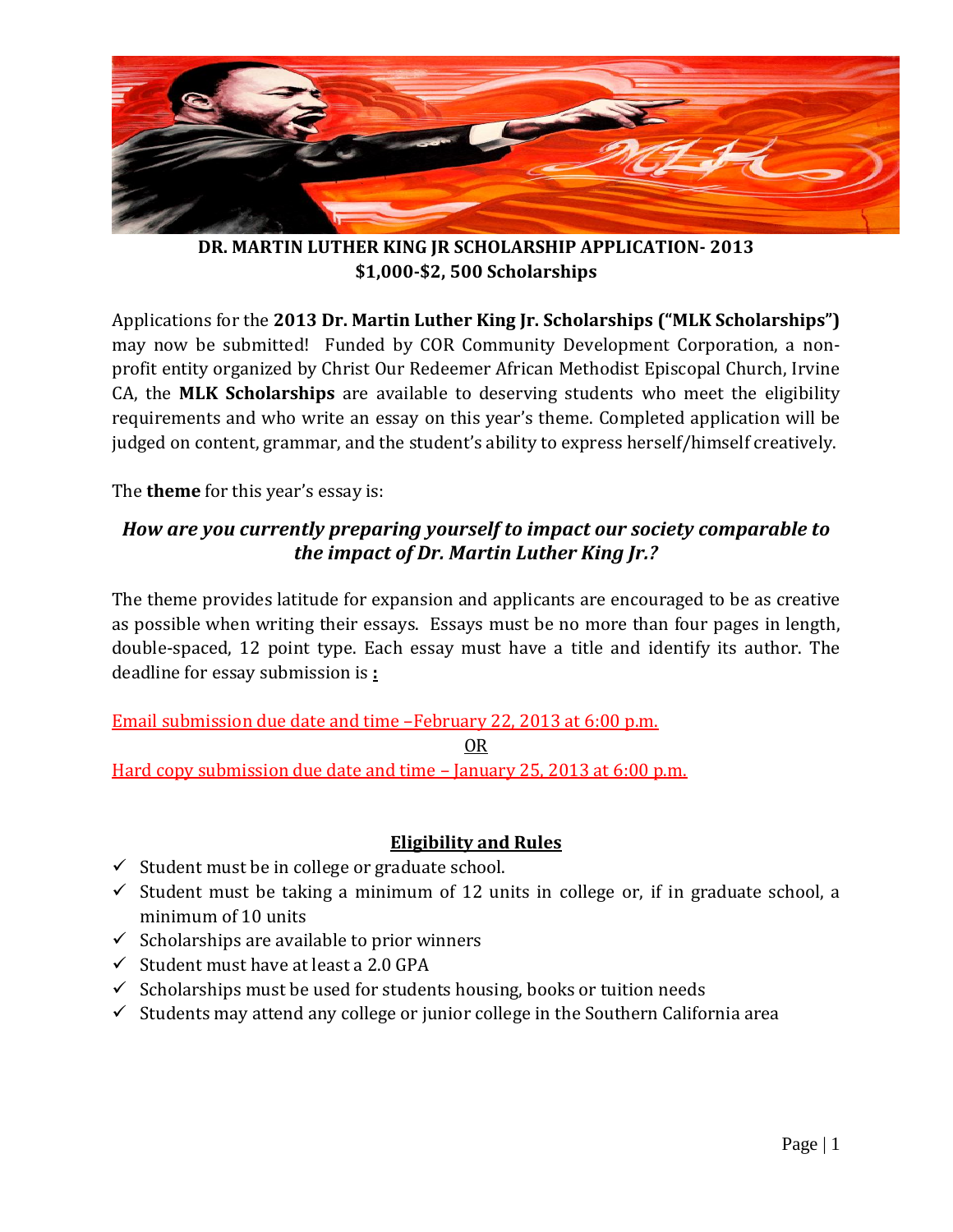Complete applications should be submitted to:

### COR Community Development Corporation

### 46 Maxwell

## Irvine, Ca. 92618

## (949) 955-0014

## **OR**

Emailed to: [cor\\_scholarship@yahoo.com](mailto:cor_scholarship@yahoo.com)

## **COMPLETED SCHOLARSHIP APPLICATIONS SHOULD INCLUDE:**

- **I. APPLICATION FORM -** Must be completely filled out
- **II. RESUME.** Be sure to include work experience, school and community involvement and any awards received in the last three years. Do not submit more than 1 page.
- **III. ESSAY.** Be sure your essay is typewritten, double-spaced, 12-point Times New Roman font. Use proper spelling and grammar. Research is required. See Section IV for essay theme.
- **IV. PERSONAL STATEMENT.** Tell us about yourself and describe any hardships you have had to endure throughout your life. See Section III.
- **V. ACADEMIC TRANSCRIPT (UNOFFICIAL).** From current, most recent institution of higher learning.
- **VI. STATEMENT OF FINANCIAL NEED.** In 200 words, or less, explain to the Scholarship Committee how you would use the Scholarship, if awarded.

## **Applicants will be notified by - April 7th, 2013**

If you have questions after reviewing all information please email your question(s) to cor scholarship@yahoo.com

**THE APPLICATION DEADLINE IS SPECIFIED ABOVE ON PAGE 1. IN ORDER FOR YOUR APPLICATION TO BE CONSIDERED, COR CDC MUST RECEIVE ALL APPLICATION MATERIALS BY SPECIFIED DATES AND TIMES VIA EMAIL OR HARDCOPY.**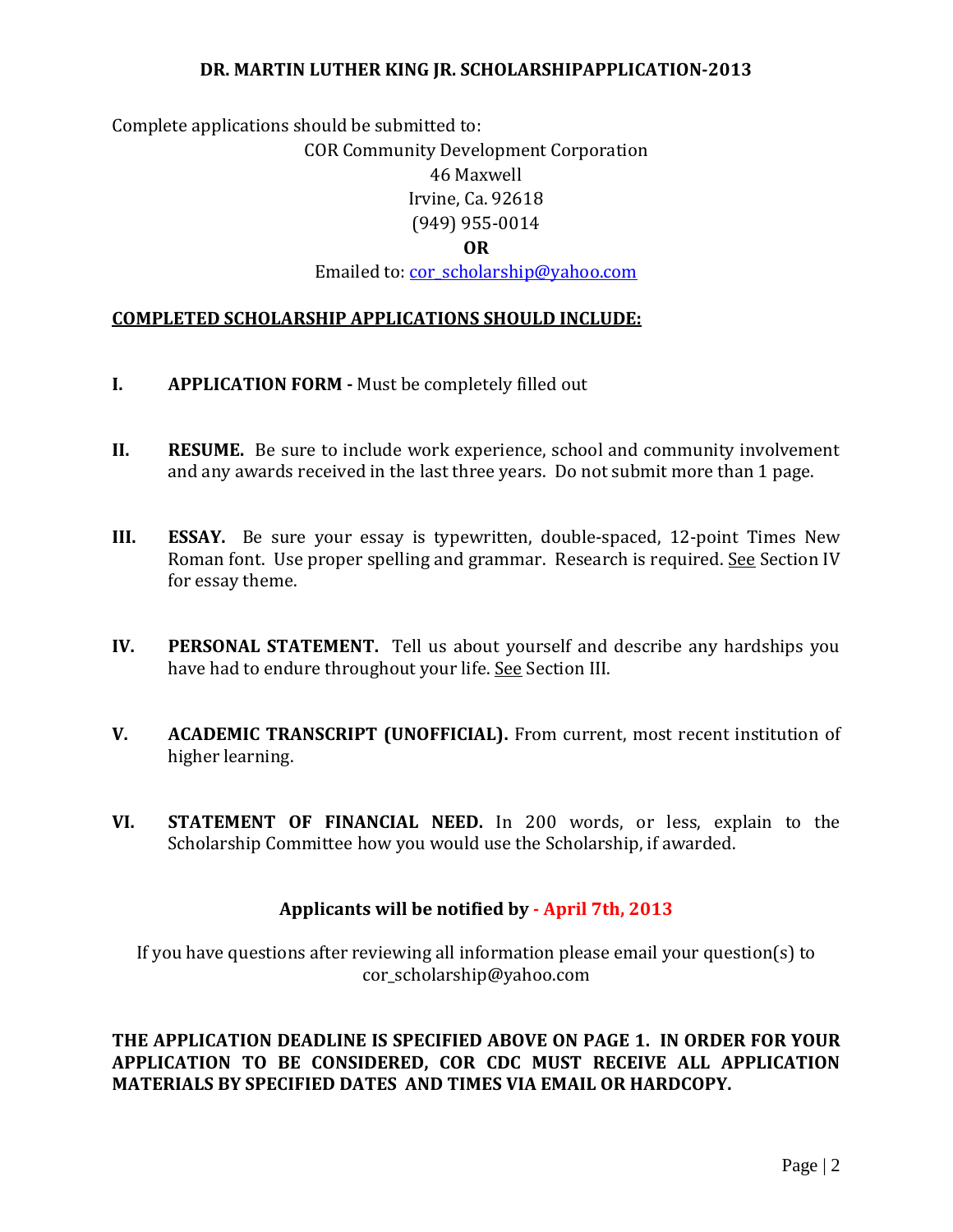## **Section I: Student Information**

| Mailing address:                                                                                                                      |      |       |     |
|---------------------------------------------------------------------------------------------------------------------------------------|------|-------|-----|
| Street                                                                                                                                | City | State | Zip |
| Name $(s)$ and Age $(s)$ of                                                                                                           |      |       |     |
| <b>Section II: Academic Information</b>                                                                                               |      |       |     |
| Current GPA (cumulative): ________                                                                                                    |      |       |     |
| Current or most recent institution of higher education (include name / city/state):                                                   |      |       |     |
| Are you currently enrolled? __________ Yes _________________ No<br>Current class standing: Freshman Sophomore Junior Senior Graduated |      |       |     |
|                                                                                                                                       |      |       |     |
| Major:                                                                                                                                |      |       |     |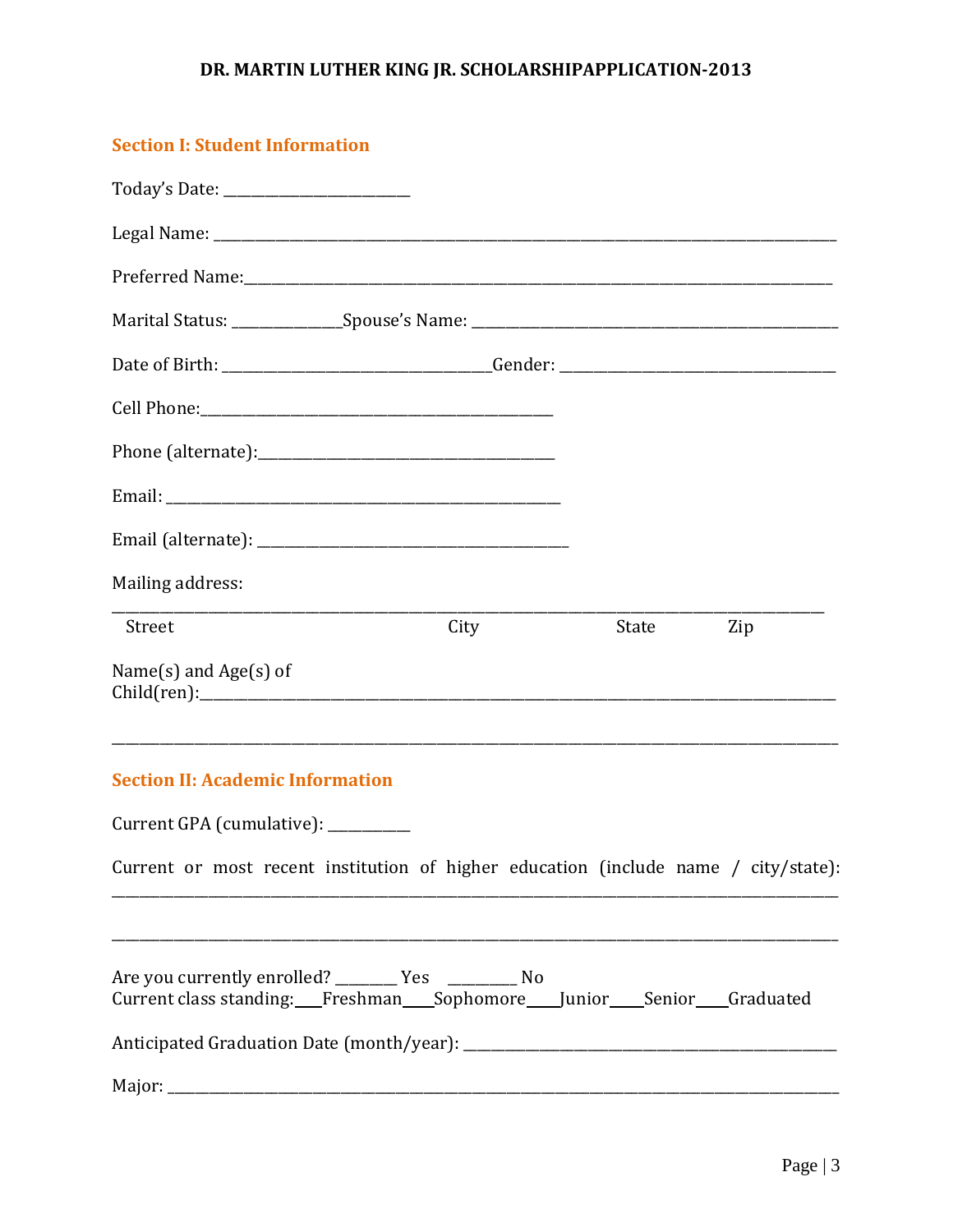\_\_\_\_\_\_\_\_\_\_\_\_\_\_\_\_\_\_\_\_\_\_\_\_\_\_\_\_\_\_\_\_\_\_\_\_\_\_\_\_\_\_\_\_\_\_\_\_\_\_\_\_\_\_\_\_\_\_\_\_\_\_\_\_\_\_\_\_\_\_\_\_\_\_\_\_\_\_\_\_\_\_\_\_\_\_\_\_\_\_\_\_\_\_\_\_\_\_\_\_\_\_\_

\_\_\_\_\_\_\_\_\_\_\_\_\_\_\_\_\_\_\_\_\_\_\_\_\_\_\_\_\_\_\_\_\_\_\_\_\_\_\_\_\_\_\_\_\_\_\_\_\_\_\_\_\_\_\_\_\_\_\_\_\_\_\_\_\_\_\_\_\_\_\_\_\_\_\_\_\_\_\_\_\_\_\_\_\_\_\_\_\_\_\_\_\_\_\_\_\_\_\_\_\_\_\_

\_\_\_\_\_\_\_\_\_\_\_\_\_\_\_\_\_\_\_\_\_\_\_\_\_\_\_\_\_\_\_\_\_\_\_\_\_\_\_\_\_\_\_\_\_\_\_\_\_\_\_\_\_\_\_\_\_\_\_\_\_\_\_\_\_\_\_\_\_\_\_\_\_\_\_\_\_\_\_\_\_\_\_\_\_\_\_\_\_\_\_\_\_\_\_\_\_\_\_\_\_\_\_

Minor:

Academic Areas of Interest:

Are you presently receiving assistance from your office of Financial Aid or outside parties?  $\Box$ Yes  $\Box$  No.

If yes, please check the types and amounts of aid awarded (do not leave any blanks).

| 4. $\Box$ Tuition<br>Remission   | 8. Total Amount of Aid<br><b>Awarded</b>  |              |
|----------------------------------|-------------------------------------------|--------------|
| 3. $\Box$ Graduate<br>Fellowship | 7. $\Box$ Other (please list)             | $\mathbb{S}$ |
| 2. $\Box$ Pell Grant             | 6. $\Box$ Departmental<br>Scholarship     |              |
| 1. $\Box$ Cal Grant              | 5. $\Box$ University<br>Scholarship/Grant |              |

### **Section III: Personal Statement**

Please attach a personal statement. It must be typed, double spaced, 12 point, times new roman font, and no more than two (2) pages. Your statement should include descriptions and explanations of your experiences that will enable us to evaluate your eligibility for this award. The following are suggested areas you may include:

- Your goals (personal, professional, or academic)
- Extra-curricular activities and volunteer involvement
- A summary of your personal background and circumstances
- What impact this scholarship will have on your college experience
- Information about yourself not readily apparent in the application